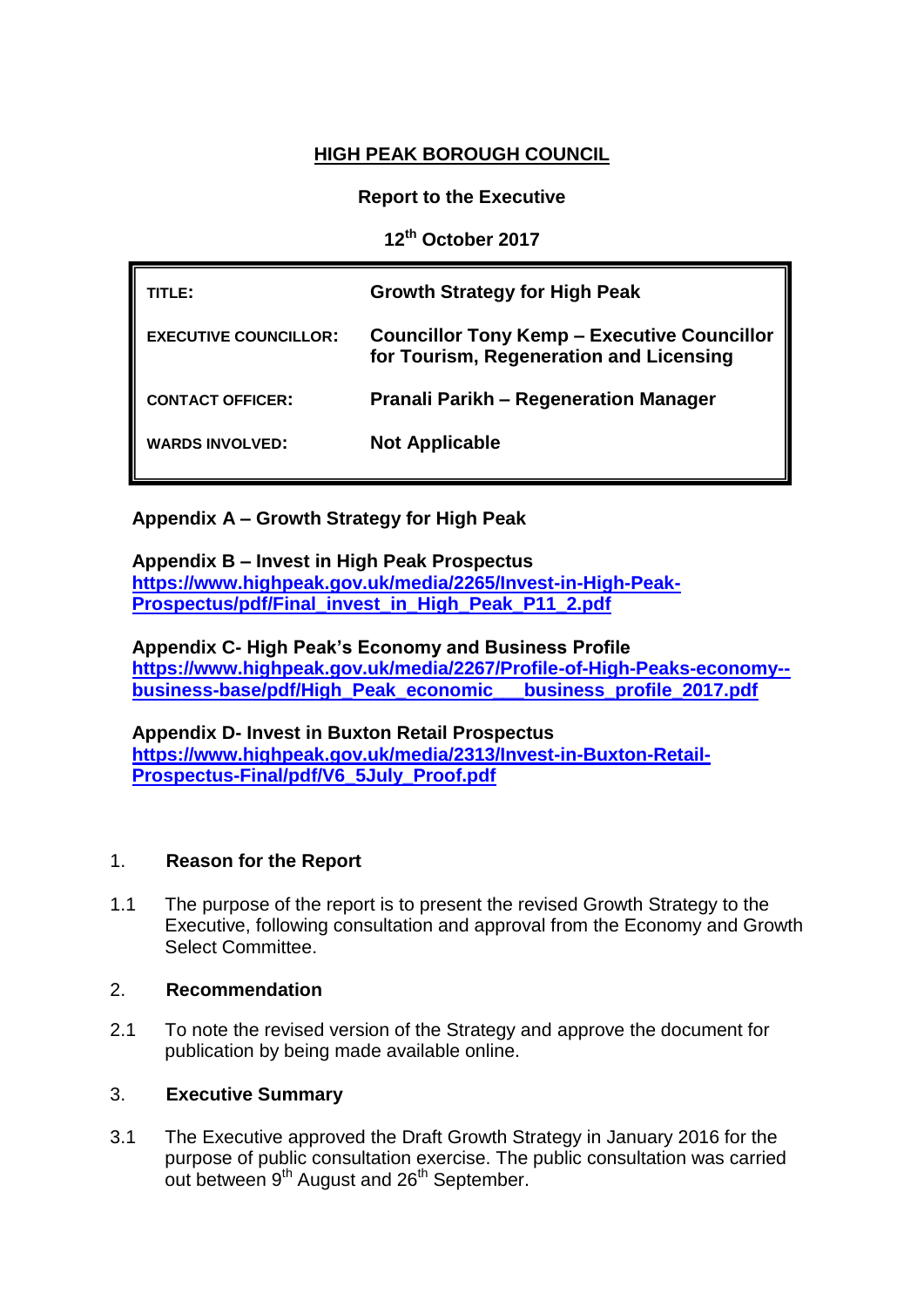- 3.2 In September 2016, the Executive approved the approach and the following two delivery plans for implementation of the Growth Strategy:
	- Accelerated Housing Delivery Programme
	- Implementing Enterprise Growth Programme
- 3.3 In July 2017, the strategy and its delivery mechanism were discussed by the Economy and Growth Select Committee who agreed to the recommendation for the Executive to approve the Strategy.
- 3.4 The Strategy has been informed by the Council's Corporate Plan priorities, existing evidence base reports and current initiatives being carried out by the Council and its partners.
- 3.5 The Growth Strategy for High Peak sets out the implementation plan for the adopted Local Plan for delivering sustainable growth and identifies development opportunities in the Borough for the next 15 years. It demonstrates the Council's commitment to the delivery of allocated sites in the Local Plan and maximising the community benefits of that delivery.
- 3.6 The Growth Strategy puts forward four key priorities:
	- Reinforcing identity
	- Enhancing visitor experience
	- Growing enterprise culture
	- Delivering quality housing
- 3.7 Following consultation, the focus of resources has been on delivering the actions approved by the Executive to deliver the above mentioned priorities.

### 4. **How this report links to Corporate Priorities**

- 4.1 The Growth Strategy has the potential to help deliver all four aims of the Corporate Plan:
	- Help create a safer and healthier environment for our residents to live and work
	- Meet financial challenges & provide value for money
	- Support economic development & regeneration
	- Protect and improve the environment

#### 5. **Options and Analysis**

5.1 Approve the Growth Strategy: The Growth Strategy has been conceived as the implementation plan for the Local Plan that was adopted in April 2016. Having an implementation plan in place will help in demonstrating the Council's commitment to delivering the Local Plan and maintaining a 5 year supply. The strategy also helps maximising the benefits of Growth by providing a clear plan to achieving them. **Recommended**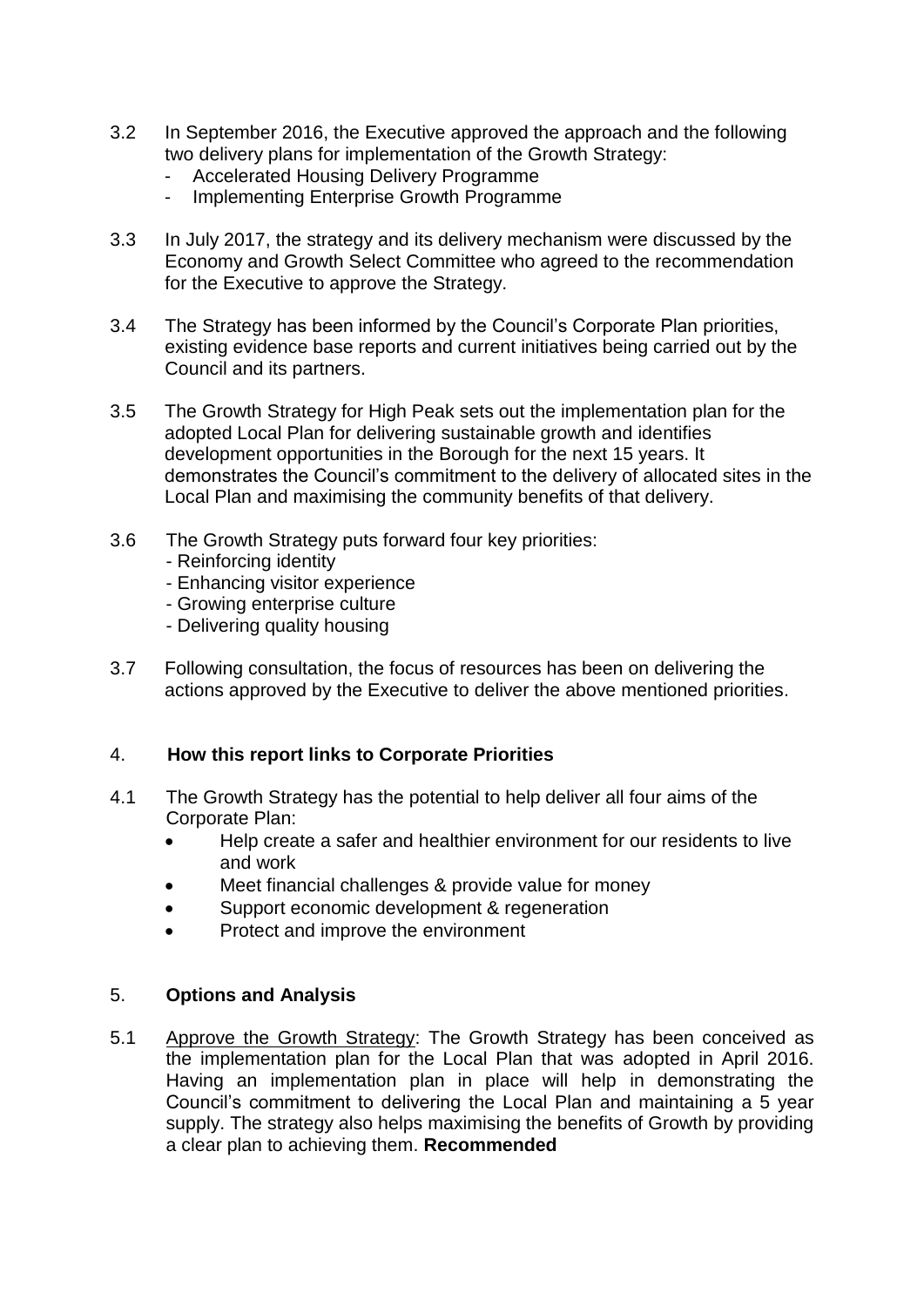5.2 Do not approve the Growth Strategy: This is not considered the preferred option because the growth strategy helps to align the actions and resources to achieve a shared vision of delivering the Local Plan. Not having a delivery mechanism in the form of the Growth Strategy in place could be a risk to the five year housing supply and losing out on the community benefits in the form of Community Infrastructure Levy, Council tax, New Homes Bonus and Business rates. The other key purpose of the strategy is to demonstrate strategic positioning of the economic strength of the region. This is anticipated to provide confidence and certainty of strategic fit of all projects to prospective investor and funders. Not having the strategy in place will reduce the region's chances of attracting investment. **Not recommended**

### 6. **Implications**

- 6.1 Community Safety (Crime and Disorder Act 1998) No implications
- 6.2 Workforce

Delivering the Growth Strategy is a wider programme of a multitude of projects that involve all teams within the Council.

The regeneration team provides project management and coordination support with help from appropriate consultants to bridge the skill gap and accelerate delivery. All projects requires a multidisciplinary approach, co-ordinating expertise from various teams including:

- o Regeneration
- o Assets
- o Development
- o Environmental Health
- o Finance
- o Legal
- o Communication

To enable the staff to make the shift from 'plan making' to 'plan delivery' additional training is provided for the teams in the area of project management, design review and understanding development appraisals.

- 6.3 Equality and Diversity/Equality Impact Assessment No implications at this stage. All projects are subject to individual EIA where relevant.
- 6.4 Financial Considerations

In addition to the Regeneration Service budget, £70,000 has been allocated for the Accelerated Housing Delivery Programme. As projects develop, financial and strategic business cases will be prepared where appropriate for future funding needs. Discussions are ongoing with partner organisations for potential funding opportunities to delivery key priority projects.